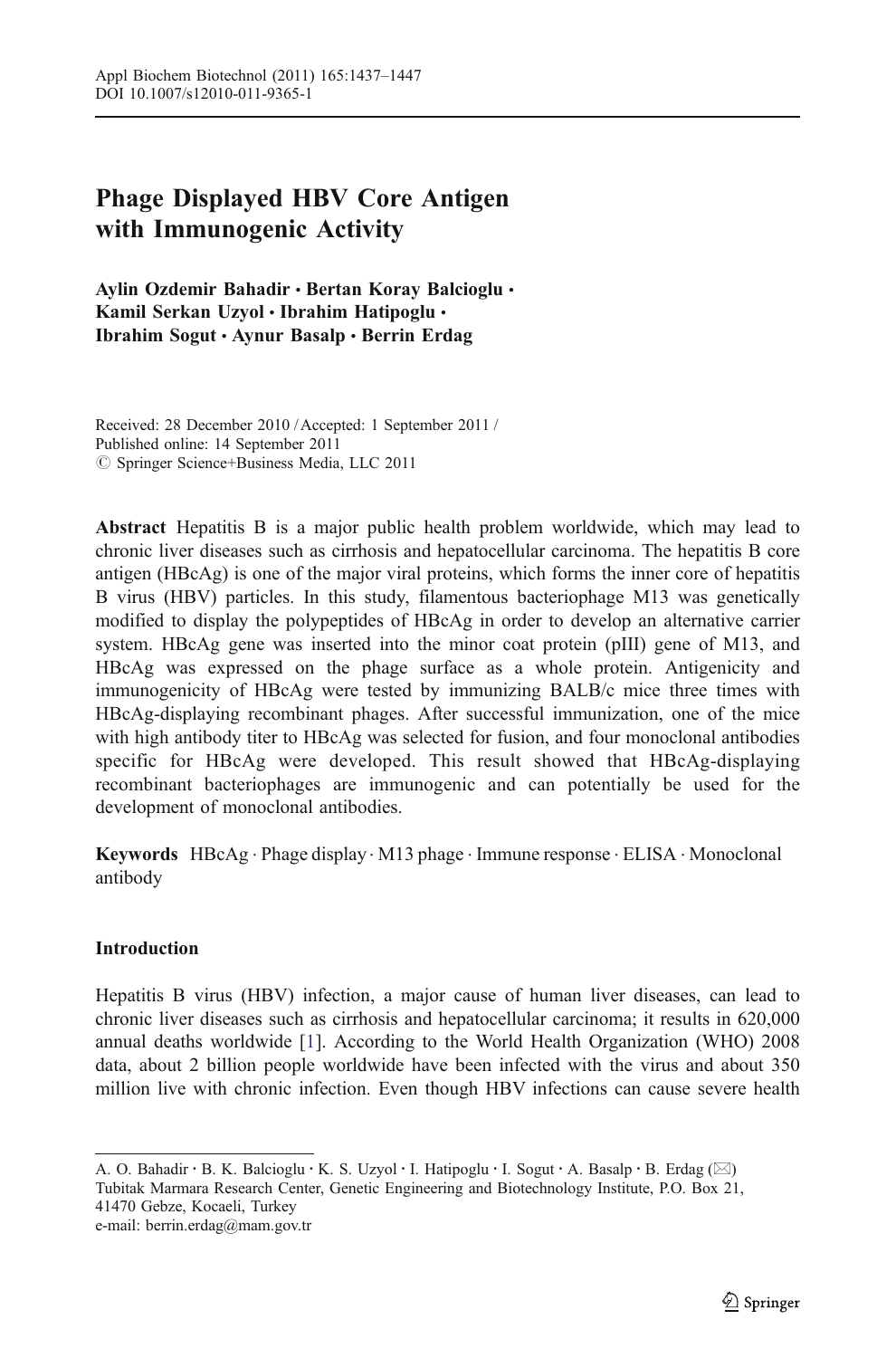problems, they can be prevented by vaccination. Early diagnosis of HBV infection is also important for determining the extent of infection and for the prognosis of HBV-infected patients.

HBV belongs to the Hepadnaviridae family of viruses and consists of a nucleocapsid containing the viral genomic DNA and viral DNA polymerase encapsulated in an outer lipoprotein envelope [[2\]](#page-8-0). HBV is a partially double-stranded DNA virus with a genome of 3.2 kb. The genome has four open-reading frames, which encode seven different proteins, i.e., hepatitis B surface antigens (HBsAg; S, preS1, and preS2), DNA polymerase, X protein, hepatitis B core antigen (HBcAg), and hepatitis B e antigen (HBeAg). HBcAg is one of the major viral proteins, which forms the inner core of HBV particles. It is a C gene-encoded cytoplasmic protein composed of 183–185 amino acids depending on serosubtypes [\[3](#page-8-0)–[5](#page-8-0)]. One of the specific serological markers of HBV infection is the presence of anti-HBcAg antibodies in sera. Therefore, anti-HBcAg antibodies are used for initial diagnosis, patient monitoring, differentiation between acute and chronic infection (determined on the basis of immunoglobulin M [IgM] and IgG titers, respectively), and epidemiological investigations [[5](#page-8-0), [6\]](#page-8-0). Moreover, anti-HBcAg antibody detection is important in the identification of HBVinfected individuals who are negative for HBsAg but positive for anti-HBcAg antibody, in an effort to prevent the contamination of blood transfusion products with HBV [[7](#page-8-0)]. To date, several monoclonal antibodies against HBcAg have been successfully developed [\[8](#page-9-0)–[10\]](#page-9-0) by immunizing mice with the antigen.

Phage display is a powerful molecular technique by which foreign proteins are expressed at the surface of phage particles [[11](#page-9-0)]. DNA sequences of interest are inserted into a location in the genome of a filamentous bacteriophage such that the encoded proteins are expressed or "displayed" on the surface of the filamentous phage as fusion products with pIII or pVIII phage coat protein [[11](#page-9-0), [12\]](#page-9-0). Phage display technology is widely used for the production of peptides, including recombinant antibodies such as Fabs or single-chain variable fragments, for diagnostic or therapeutic purposes [[13,](#page-9-0) [14](#page-9-0)]. Because of their immunogenic activity, phages are also used as potent carriers for immunization [\[15\]](#page-9-0). In a previous study, the cyclic disulfide peptide corresponding to the variable region 2 of the outer membrane protein PorA from Neisseria meningitidis strain B385 was displayed on a filamentous phage and showed immunogenic activity [\[16](#page-9-0)]. Whole phage particles displaying antigenic proteins have been used as vaccine vehicles in animal models [[17,](#page-9-0) [18\]](#page-9-0). Repeat regions of the circumsporozoite protein gene of Plasmodium falciparum were cloned into the pIII protein gene of a filamentous phage, and the genetically engineered filamentous phage displaying the recombinant protein was both antigenic and immunogenic in rabbits [\[19\]](#page-9-0).

In the present study, we describe a new approach for the production of monoclonal antibodies against whole HBcAg by using HBcAg-displaying phages as a source of immunogen. Immunization assays similar to that performed in this study have been described previously [[20](#page-9-0), [21\]](#page-9-0), where peptides were fused with the phage coat protein pVIII and the recombinant phages were used for immunization of mice to develop a vaccine candidate. In this study, whole HBcAg was expressed on the surface of a filamentous phage as a fusion product with the minor phage coat protein pIII, and mice were immunized with the recombinant phages to generate HBcAg-specific monoclonal antibodies. Conventional hybridoma technology was used to generate the monoclonal antibodies against HBcAg. The method described in this paper is suitable for the production of large proteins such as HBcAg by phage display technology, and the recombinant phage particles can be used for further immunization with the aim of producing monoclonal antibodies to different epitopes.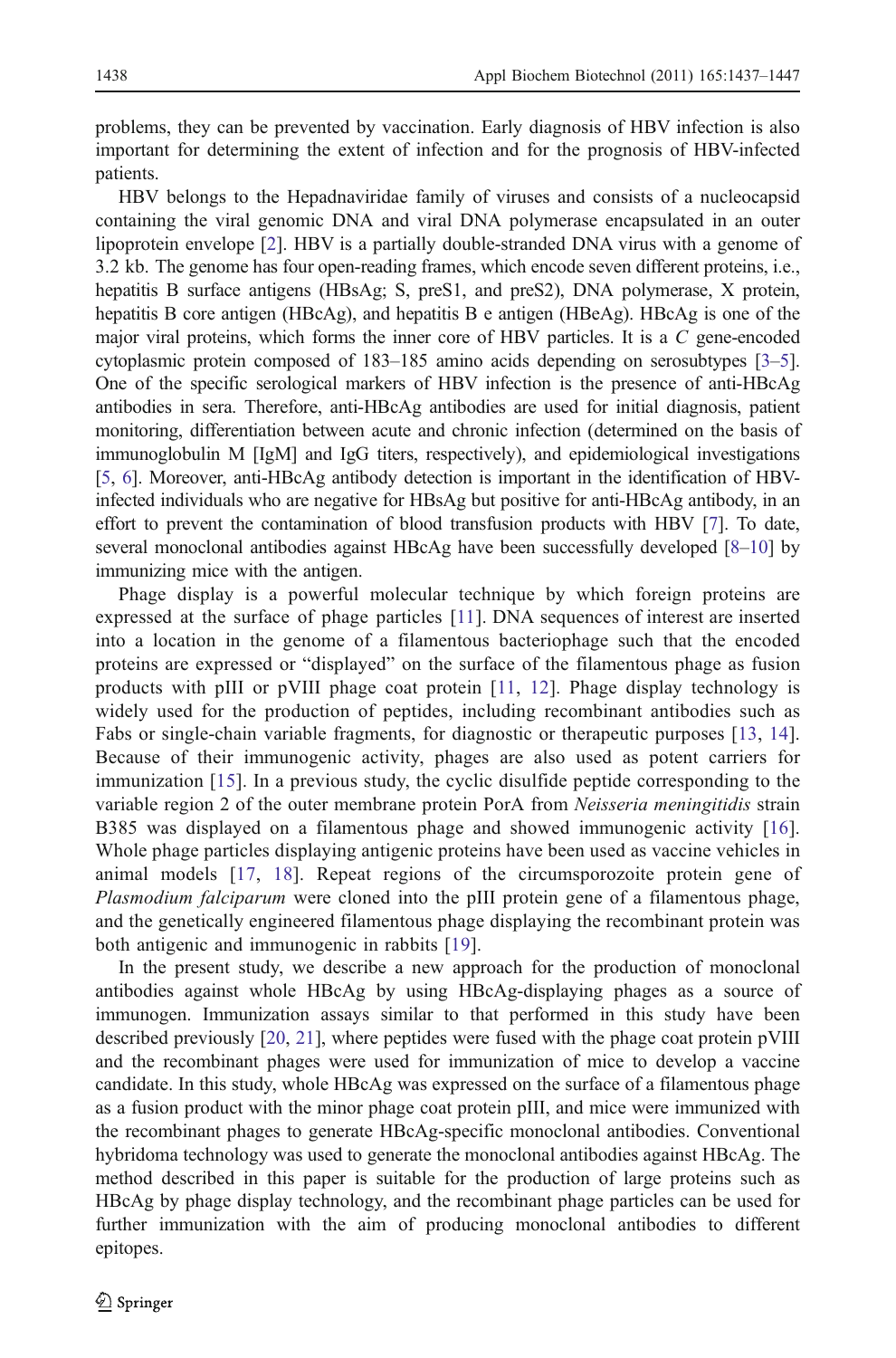#### Materials and Methods

## Bacterial Strain

Escherichia coli strain TG1 {supE, hsd $\Delta$ 5, thi $\Delta$ (lac-proAB), F'[traD36 proAB+lacIq  $lacZ\Delta M15$ ; Amersham Pharmacia Biotech, Buckinghamshire, England was used as the bacterial host for recombinant pCANTAB5E phagemid vector (Amersham Pharmacia Biotech) and wild-type pCANTAB5E phagemid vector.

Construction of HBcAg-Displaying M13 Phages

HBcAg gene was amplified by polymerase chain reaction (PCR) with the primers CForward (5′-ACTCGCGGCCCAGCCGGCCTTGGACATTGACCCTTATAA-3′) and CReverse (5′-CATTCTGCGGCCGCACATTGGGAAGCTGGAGATTG-3′). The underlined sequences in CForward and CReverse indicate the restriction sites for SfiI and NotI, respectively. PCR was performed in a reaction mixture (50  $\mu$ ) containing 10 $\times$  reaction buffer (200 mM Tris-HCl [pH 8.8], 100 mM KCl, 100 mM (NH4)<sub>2</sub>SO<sub>4</sub>, 20 mM MgSO<sub>4</sub>, 1% [v/v] Triton X-100, 1 mg/ml nuclease-free bovine serum albumin [BSA]) with 2.5 mM MgCl<sub>2</sub>, 10 mM of each deoxynucleoside triphosphate (dNTP; 1  $\mu$ l), 20 pmol each of the forward and reverse primers, plasmid pCR2.1/HBc (kindly provided by Dr. M. Yapar, Department of Virology, Gulhane Military Medical Academy, Ankara, Turkey; 100 ng/μl; 2 μl), and Taq DNA polymerase (1 U/μl; 1 μl; Roche Molecular Biochemicals, Mannheim, Germany) in thermal cycler (T3000 Thermocycler; Biometra, Goettingen, Germany). PCR was completed at 30 cycles (at 94 °C for 1 min, at 55 °C for 2 min, at 72 °C for 2 min), followed by a final elongation step at 72  $\degree$ C for 10 min. The amplified fragments were digested with SfiI and NotI restriction enzymes and purified with High Pure PCR Purification Kit (Roche Molecular Biochemicals). The purified DNA fragments were then ligated to the SfiI/NotI-digested pCANTAB5E phagemid vector in a ligation reaction mixture (30  $\mu$ ) containing 10× ligase buffer (400 mM Tris-HCl, 100 mM MgCl<sub>2</sub>, 100 mM dithiothreitol [DTT], 5 mM ATP) and T4 DNA ligase (2.5 U; Fermentas, Helsingborg, Sweden), at 16 °C overnight. The ligation reaction product was transformed into E. coli TG1 cells by calcium chloride transformation [\[22\]](#page-9-0). Clones were controlled by colony PCR for the insertion of HBcAg gene into the vector. PCR-positive transformant clones were then subjected to plasmid isolation with High Pure Plasmid Isolation Kit (Roche Molecular Biochemicals). DNA sequencing of the plasmids was performed using GenomeLab DTCS Quick Start Kit (Beckman Coulter, Brea, USA) with reverse primer 458 (5′- TTTTGTCGTCTTTCCAGACGTT-3′) and forward primer 459 (5′-TATGACCATGAT-TACGCCAAG-3′), and the sequences were read using the CEQ 8800 genetic analysis system (Beckman Coulter).

Generation of Phage-Displayed HBcAg

To amplify wild-type phages and phage-displayed HBcAg, a single transformant E. coli TG1 clone containing the correct HBcAg gene insert or the wild-type phagemid, was selected and grown in  $2\times$  tryptone-yeast (TY) medium containing 100  $\mu$ g/ml ampicillin and 2% glucose at 37 °C until optical density at 600 nm ( $OD_{600}$ ) reached 0.5. Thereafter, M13KO7 helper phages  $(1 \times 10^{10}$  plaque-forming units [pfu]/ml; New England BioLabs, Beverly, MA) were added to the culture. After incubation at 37 °C for 45 min without agitation and at 37 °C for 45 min with agitation, the cells were centrifuged at 3,000 $\times$ g for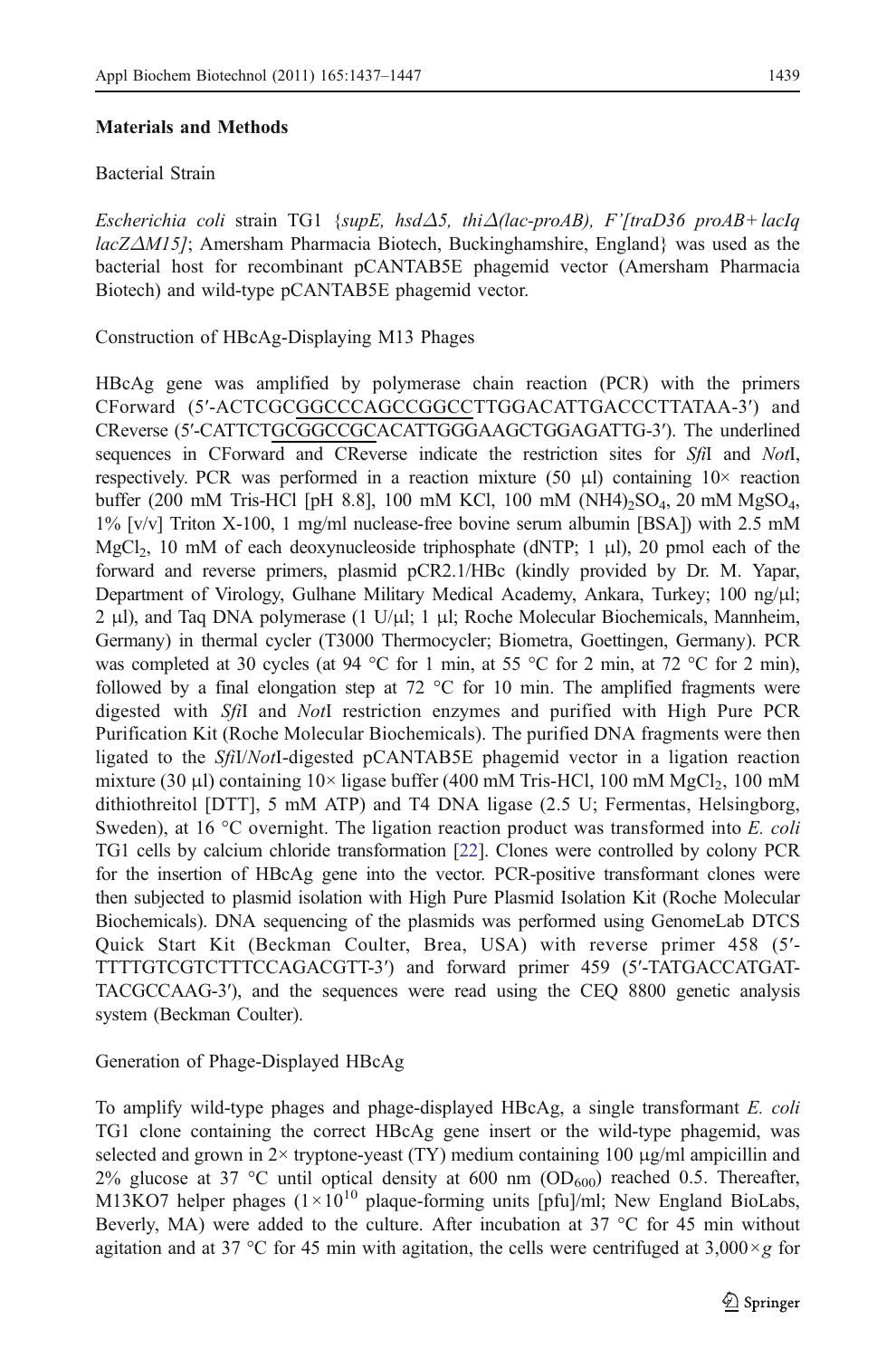10 min. They were resuspended in the same volume of  $2 \times TY$  medium containing 100 μg/ml ampicillin and 50 μg/ml kanamycin. The culture was incubated at 30 °C overnight with agitation. The next day, the cell culture was centrifuged at  $3,000\times g$ , and supernatants containing the recombinant or wild-type infective phages were precipitated at 4 °C by adding one fourth of the supernatant volume of 1 M polyethylene glycol 6000 (PEG 6000; 2.5 M NaCl). After 2 h of incubation, the phages were centrifuged at 12,000 rpm for 40 min. Pellets containing the phage particles were resuspended in 1 ml of phosphate-buffered saline (PBS). The purified phage particles were then filter sterilized using Millex-HV (Millipore, Billerica, MA) and used for immunization and phage enzymelinked immunosorbent assay (ELISA).

## Phage Titration

Infectious titer of phages was determined by plaque counting assay. A single colony of E. coli TG1 was inoculated into 5 ml of  $2 \times$  TY medium and grown at 37 °C to mid-log phase  $(OD_{600}, 0.5–0.8)$ . Subsequently, 100 µ of the culture was infected with a serial dilution of phages at 37 °C for 30 min. Infected bacteria were spread on  $2 \times$  TY agar plates (with 100 μg/ml of ampicillin) and incubated overnight at 37 °C. The number of plaques formed were counted and translated to pfu per unit volume.

## Phage ELISA

Phage ELISA was used to analyze the specific binding of anti-HBcAg polyclonal antibodies to phage-displayed HBcAg. Two methods were used to detect the HBcAg-displaying phages. In the first method, ELISA plates were coated with HBcAg-displaying phages ( $1 \times$  $10^{10}$  pfu/well) at 4 °C overnight. The next day, the wells were washed six times with PBS containing 0.1% Tween 20 (TPBS) and blocked with a blocking solution (1% BSA in TPBS). Thereafter, rabbit anti-HBcAg polyclonal antibodies (1/200) were applied to the wells at room temperature for 1 h. The wells were rewashed with TPBS and anti-rabbit polyclonal antibodies conjugated with alkaline phosphatase (1/1,000) were added. After 1 h of incubation, the wells were washed six times with TPBS. Subsequently, paranitrophenylphosphate ( $pNPP$ ) substrate solution (1 mg/ml of  $pNPP$  in substrate buffer; 0.1 M glycine, 1 mM  $ZnCl<sub>2</sub>$ , 1 mM  $MgCl<sub>2</sub>$ , pH 10.4) was added to each well and incubated for 1 h. The reaction was terminated with 1 M NaOH and absorbance was read at 405 nm.

In the second method, ELISA plates were coated with anti-HBcAg polyclonal antibodies  $(1/200)$  at 4 °C overnight. The next day, the wells were washed six times with TPBS and blocked with the blocking solution. Thereafter, HBcAg-displaying phages  $(1 \times 10^{10} \text{ pftu/well})$ were added to each well and incubated for 1 h. The wells were washed six times with TPBS, and horseradish peroxidase (HRP)/anti-M13 conjugate (1/1,000; Amersham Pharmacia Biotech, Buckinghamshire, England) was added to each well. Absorbance was read at 405 nm after 1 h of incubation with 2,2′-azino-bis(3-ethylbenzthiazoline-6-sulfonic acid) (ABTS) substrate solution (Amersham Pharmacia Biotech).

### Immunization

Eight-week-old BALB/c mice were used for immunization. Four different mice groups were administered different injections. The first group received  $1 \times 10^{11}$  pfu of HBcAgcarrying recombinant phage (recPhage) prepared in incomplete Freund's adjuvant (IFA; Sigma, USA). The second group received  $1 \times 10^{11}$  pfu of recPhage only; the third group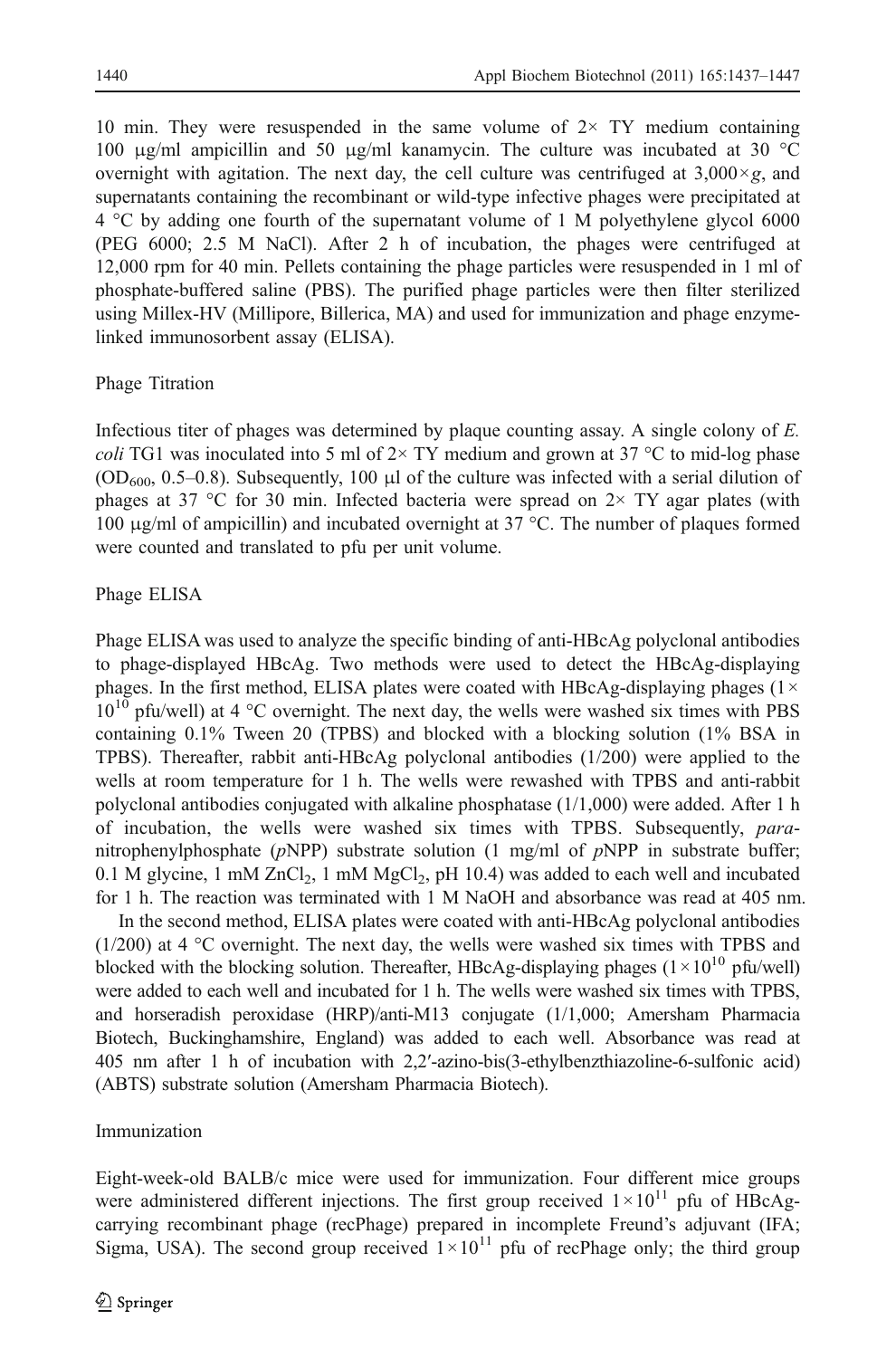received  $1 \times 10^{11}$  pfu of wild-type phage (M13); and the last group received 5  $\mu$ g of recombinant HBcAg (Fitzgerald, MA, USA) prepared in IFA. All immunizations were performed three times intraperitoneally at 3-week intervals.

## Fusion

The mouse with the highest antibody titer to HBcAg was used for fusion. Lymphocytes were isolated from the spleen and lymph nodes and fused with mouse myeloma cells (F0; American Type Culture Collection [ATCC] CRL 1646) in the ratio of 5:1 in the presence of PEG 4000 (Merck, Darmstadt, Germany). Fusion was performed according to the original fusion protocol [[23](#page-9-0)]. Hybrid cells were selected in Dulbecco's modified Eagle's medium (DMEM) supplemented with hypoxanthine–aminopterin–thymidine (HAT) medium. After selecting the positive clones, monoclonal antibody-producing hybrid cells were applied to limiting dilution method.

Detection of Antibody Activity by ELISA

Microtiter ELISA plates were coated with HBcAg (400 ng/ml) prepared in PBS (10 mM, pH 7.2) and incubated overnight at 4 °C. The plates were washed with washing buffer (0.5% TPBS) and then saturated with 100  $\mu$ l of blocking solution (1% milk powder) at 37 °C for 1 h. After washing, 100 μl of hybrid cell supernatant or 1/100 diluted mouse serum was added and incubated at 37 °C for an additional hour. After washing again, 100  $\mu$ l of 1/1,000-diluted alkaline phosphatase conjugates of goat anti-mouse IgM, IgG, and polyvalent antibodies (Sigma) were added and incubated at 37 °C for 1 h. After a careful rewash,  $pNPP$  at 1 mg/ml in substrate buffer (0.1 M glycine, 1 mM  $ZnCl<sub>2</sub>$ , 1 mM  $MgCl<sub>2</sub>$ , pH 10.4) was added, and absorbance at 405 nm was determined.

## Results

Construction of HBcAg-Displaying M13 Phages

With the aim of cloning HBcAg gene into pCANTAB5E phagemid vector, the gene coding for HBcAg was amplified by PCR, using pCR2.1/HBc plasmid as the template. The PCR amplification products were checked by agarose gel electrophoresis, and a 580-bp amplification product was monitored. The amplified band was extracted from the agarose gel, digested with SfiI and NotI restriction enzymes, and inserted into the pCANTAB5E phagemid vector. The recombinant vector was then transferred into E. coli TG1 cells by calcium chloride transformation. HBcAg gene insert sequence was amplified by colony PCR and sequenced using CEQ 8800. The transformant E. coli TG1 clone confirmed for the presence of HBcAg gene insert was infected with M13KO7 helper phages, and infective phages displaying HBcAg on their surface as HBcAg-pIII fusion protein were produced.

## Phage ELISA

The binding property of phages displaying HBcAg to anti-HBcAg polyclonal antibodies was tested with phage ELISA. For this purpose, two different approaches were used. All the assays were performed in triplicate. For both strategies, an interaction between the anti-HBcAg polyclonal antibodies and phage-displayed HBcAg was detected  $(A<sub>405</sub>$  for the first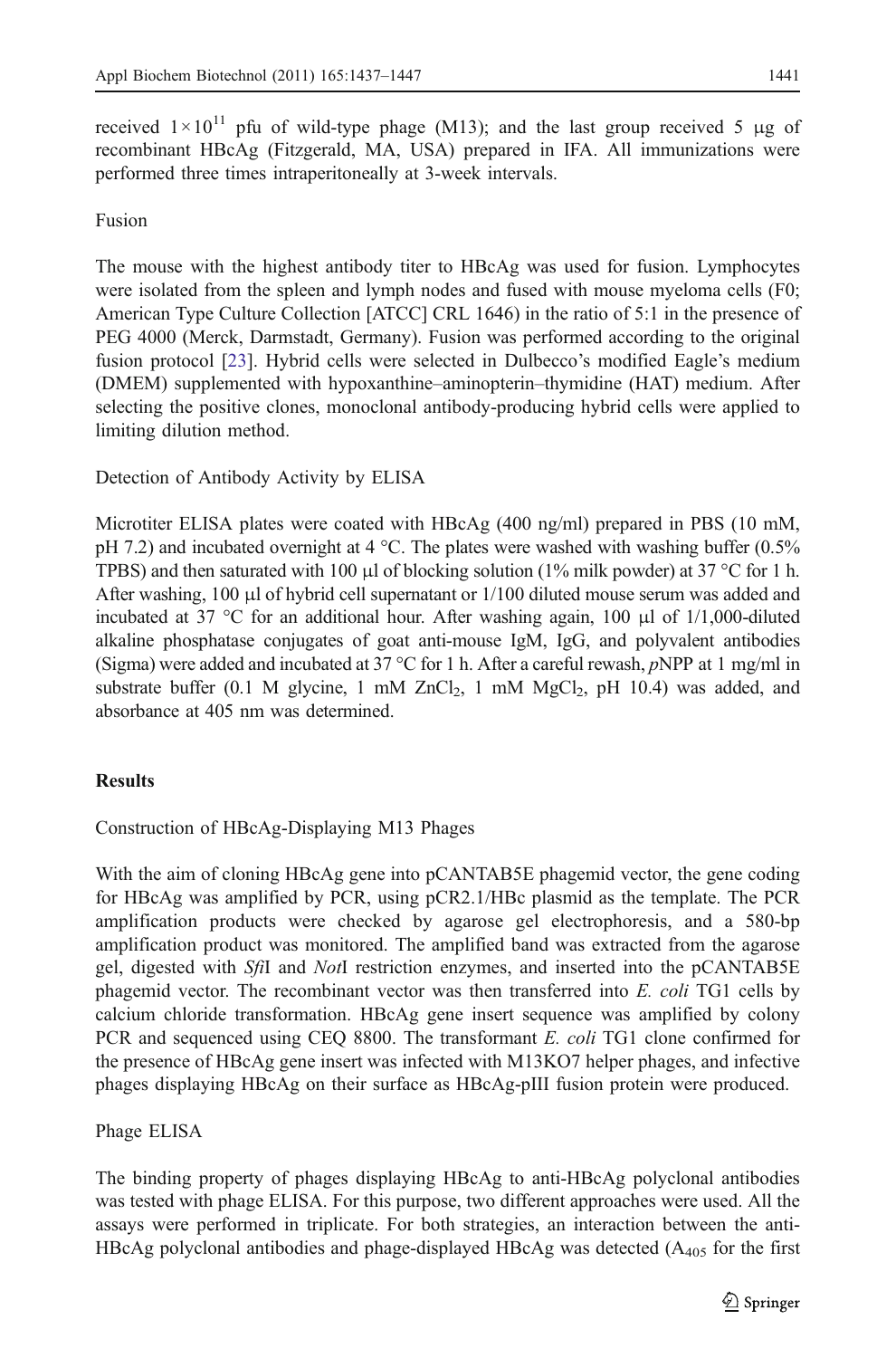<span id="page-5-0"></span>and second ELISA:  $3.69 \pm 0.02$  and  $1.97 \pm 0.28$ , respectively, for HBcAg-displaying phages and  $0.33\pm0.057$  and  $0.12\pm0.01$ , respectively, for wild-type phages; Fig. 1). These results showed that rabbit anti-HBcAg polyclonal antibodies recognized the HBcAg displayed on the phage surface as HBcAg-pIII fusion protein.

#### Immunization

Immunogenicity of the HBcAg-displaying recombinant phage was analyzed using BALB/c mice. Mice groups were immunized with recPhage  $(1 \times 10^{11} \text{ pft})$  prepared in IFA, recPhage only  $(1 \times 10^{11} \text{ pftu})$ , wild-type phage  $(10^{11} \text{ pftu})$ , and commercial HBcAg prepared in IFA. Mice were bled through the tail vein and sera were tested by ELISA for antibody reactivity. Figure [2](#page-6-0) shows the antibody response induced by different carrier systems after three subsequent immunizations.

Overall, both recPhages and recPhages prepared in IFA induced a strong immune response. No significant difference was detected in the immune response between the phages injected alone or with IFA, showing that the phages themselves were antigenic and generated the immune response. Moreover, no significant difference was observed in the immune response between the mice having recombinant phages or  $HBcAg$  (5  $\mu$ g), indicating that  $1 \times 10^{11}$  pfu of phages displaying HBcAg are as good as pure HBcAg prepared in IFA. These results showed that immunization of mice with HBcAg-displaying phages generated antibody response and that these mice could be used for the production of monoclonal antibodies. However, the mice injected with wild-type phages also showed an immune response against HBcAg. This might be because of nonspecific antibody interactions due to the use of M13 phage, since M13 phages are large molecules and act as nonspecific polyclonal activators. In another study conducted in the laboratory, the mice sera from wild-type phage immunized groups were also tested for cross-reactivity with other antigens such as HBsAg, HBeAg, BSA, transferrin, and casein. As tested by ELISA, nonspecific binding to all of these antigens, as much as HBcAg, was obtained. Our results suggest that M13 phage acts as a nonspecific polyclonal activator and induces vigorous humoral response (data not shown).

Fusion and ELISA

After booster immunization, the mouse with the highest antibody response against HBcAg was selected for fusion. Lymphocytes from the spleen and lymph nodes were isolated and fused with mouse myeloma cells. As shown in Table [1](#page-6-0),  $5 \times 10^8$  lymphocytes were fused

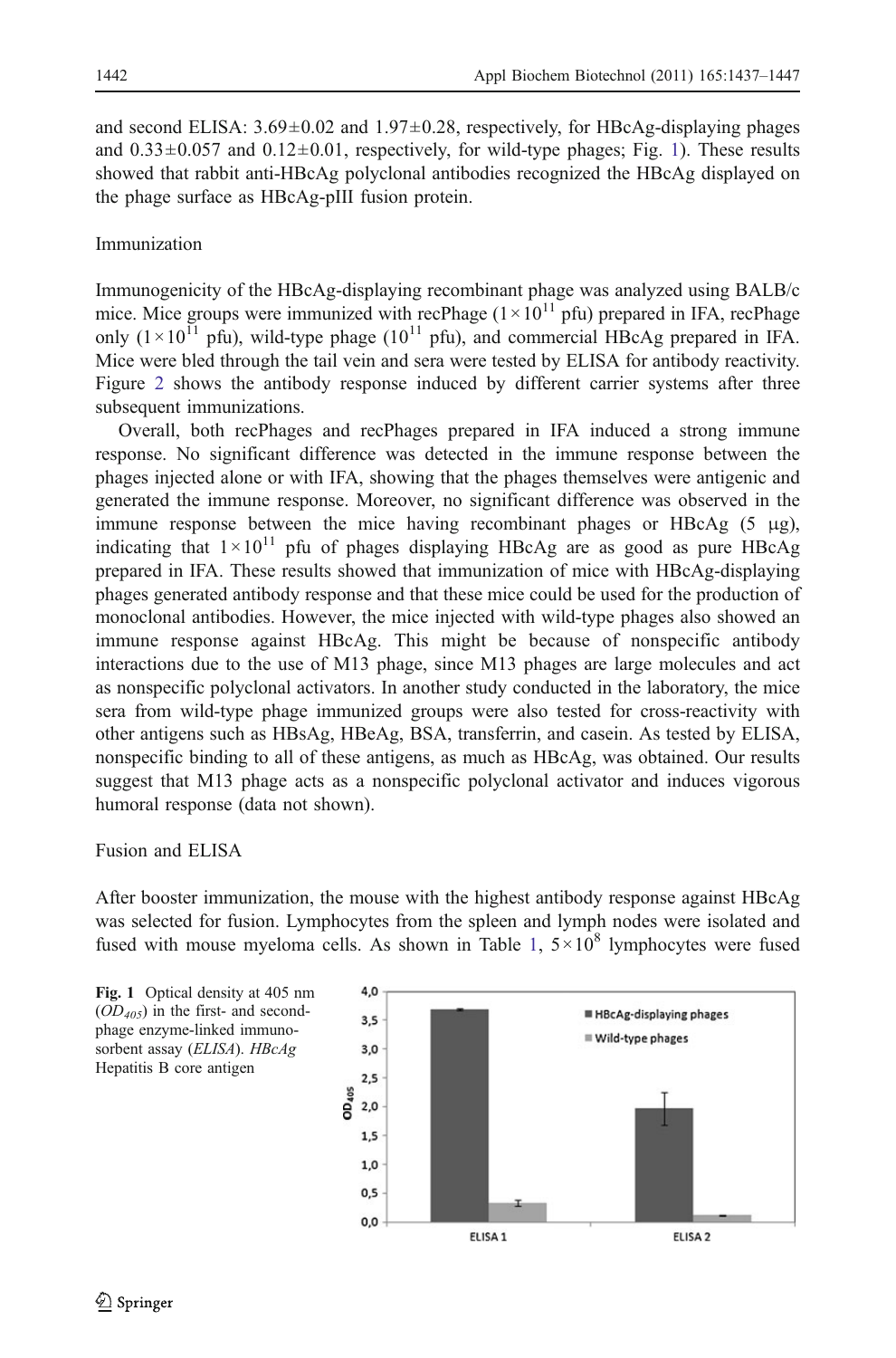<span id="page-6-0"></span>

with  $1 \times 10^8$  mouse myeloma cells. From this fusion, 783 hybridoma colonies were obtained, and 52 of them showed antibody activity against HBcAg. Four clones (5E5, 6D6, 7 F2, and 8 F7) were characterized as HBcAg-specific clones; of these, two clones (5E5 and 7 F2) showed better reactivity to HBcAg, while no clone showed any cross-reactions with HBeAg, HBsAg, human serum, wild-type phage M13, BSA, and powdered milk (Fig. [3\)](#page-7-0). Subisotyping of monoclonal antibodies classified them as IgM.

#### **Discussion**

Phage display of protein and peptide libraries offers a powerful technology for the selection and isolation of ligands and receptors [[11\]](#page-9-0). A filamentous phage has a number of characteristics that make it an excellent model system for studying antibody responses [\[15](#page-9-0)–[18](#page-9-0)].

Filamentous bacteriophages are highly immunogenic particles, while phages elicit T cell responses [\[24\]](#page-9-0); their immunogenicity is also enhanced by virion-associated lipopolysaccharide [\[25,](#page-9-0) [26](#page-9-0)]. Van Houten and colleagues [[27](#page-9-0)] demonstrated that antibody response was better focused against a synthetic peptide when the peptide was conjugated to a phage than when it was conjugated to the classical carrier ovalbumin.

Several studies have reported the cloning and expression of HBcAg in E. coli and the binding of the antigen has been analyzed with serological diagnostic assays [\[5,](#page-8-0) [6\]](#page-8-0), but this is the first report on the display of HBcAg on phage surface. Phages have been used to generate immune responses to several antigens and mostly pVIII coat protein has been used to display antigens on phage surface [\[15,](#page-9-0) [28](#page-9-0), [29\]](#page-9-0); this is because pVIII has 2,700 copies by which the amount of the displayed antigen is increased. However, the sequences fused to pVIII protein must be short (about 6–8 amino acids) owing to the closeness of the abundant

| sion | <b>Fusion conditions</b>                                           | Number          |
|------|--------------------------------------------------------------------|-----------------|
|      | Lymphocytes                                                        | $5 \times 10^8$ |
|      | Mouse myeloma cells                                                | $1 \times 10^8$ |
|      | Wells                                                              | 768             |
|      | Hybrid cells                                                       | 783             |
|      | Hybrid cells with antibody activity                                | 52              |
|      | Hepatitis B core antigen (HBcAg)-specific monoclonal<br>antibodies | $\overline{4}$  |

#### Table 1 Details of fu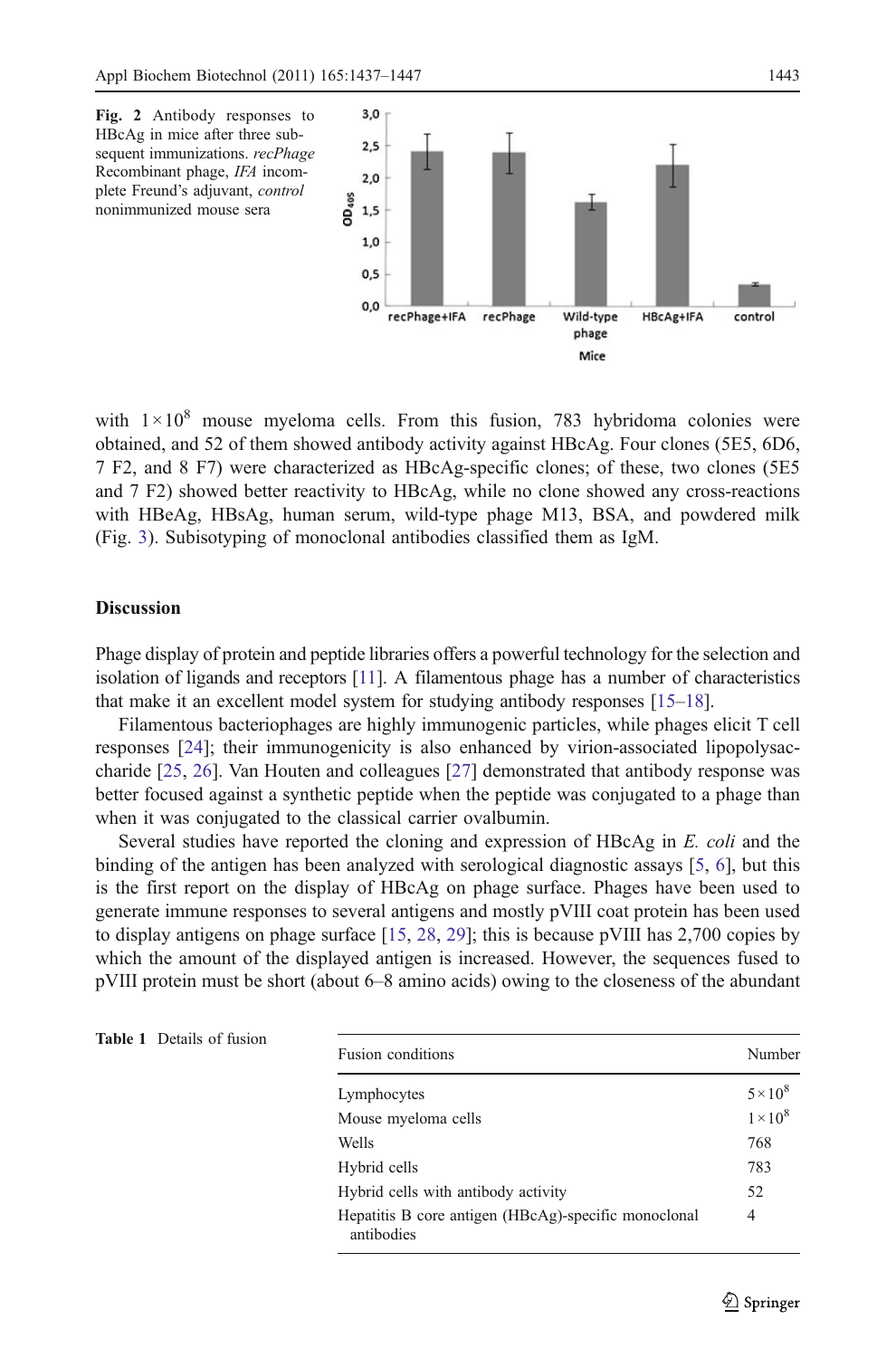<span id="page-7-0"></span>

Fig. 3 Cross-reactivity of four monoclonal antibodies (5E5, 6D6, 7 F2, and 8 F7) against HBcAg, hepatitis B e antigen (HBeAg), hepatitis B surface antigen (HBsAg), human serum, wild-type phage M13, bovine serum albumin (BSA), and milk powder

proteins on phage surface [[15](#page-9-0), [30\]](#page-9-0). In this study, we preferred to use pIII protein, which has three to five copies on the phage surface, because HBcAg is a relatively large molecule to be properly displayed on pVIII. We selected only three to five copies of HBcAg displayed on the phage because of the closeness of each expressed protein. To control the presence of phage-displayed HBcAg, we used two different ELISA methods (Fig. [1\)](#page-5-0) and the results showed that only HBcAg displaying phages were binding to the rabbit anti-HBcAg polyclonal antibodies but not to the wild-type phages.

Phages have been used as antigen carriers for vaccine development. Several studies on HIV-1 [\[31\]](#page-10-0), hepatitis C virus (HCV) [[32](#page-10-0)], Alzheimer's disease [[33](#page-10-0)], and cancer [[20](#page-9-0), [34\]](#page-10-0) demonstrated the potential of using phage displayed antigens for vaccine development in mice and rabbits. Also, multiple epitope vaccine against *Taenia solium* pig cysticercosis was the first-phage display-based vaccine developed for large animal such as a pig [[35](#page-10-0)]. The immunization methodology used in these works are differing either by the injection locations (intraperitonal [\[15,](#page-9-0) [31,](#page-10-0) [32](#page-10-0)], intranasal [\[33\]](#page-10-0), or subcutaneous [[34\]](#page-10-0) or the amount of phages particles injected (10<sup>11</sup> pfu [\[29,](#page-9-0) [33\]](#page-10-0), 10<sup>12</sup> pfu [[34](#page-10-0)],  $6 \times 10^{12}$  pfu [[31](#page-10-0)],  $2.5 \times 10^{13}$  pfu [[15](#page-9-0), [32\]](#page-10-0)). All the different methods were successful for the activation of the immune response. This variability might be dependent on the characteristic of the antigen displayed on the phages. We have tested different amount of recombinant phages ( $10^{10}$  to  $10^{12}$  pfu), and we have seen that  $10^{12}$  recombinant phages displaying HBcAg were lethal for BALB/c mice. Furthermore, we have seen that optimum immune response was obtained with  $10^{11}$ recombinant phages injections (data not shown).

The immunogenicity and antigenicity of HBcAg displayed on phage surface were shown by hybridoma technology. As shown in Fig. [2,](#page-6-0) pIII protein copy number was enough to generate immunogenic response against recombinant HBcAg without IFA. Immunogenicity of recombinant phage without IFA was also high, similar to pure HBcAg. The mice injected with wild-type phages showed an immune response against HBcAg; this is because the phages are large molecules and may stimulate polyclonal antibody response.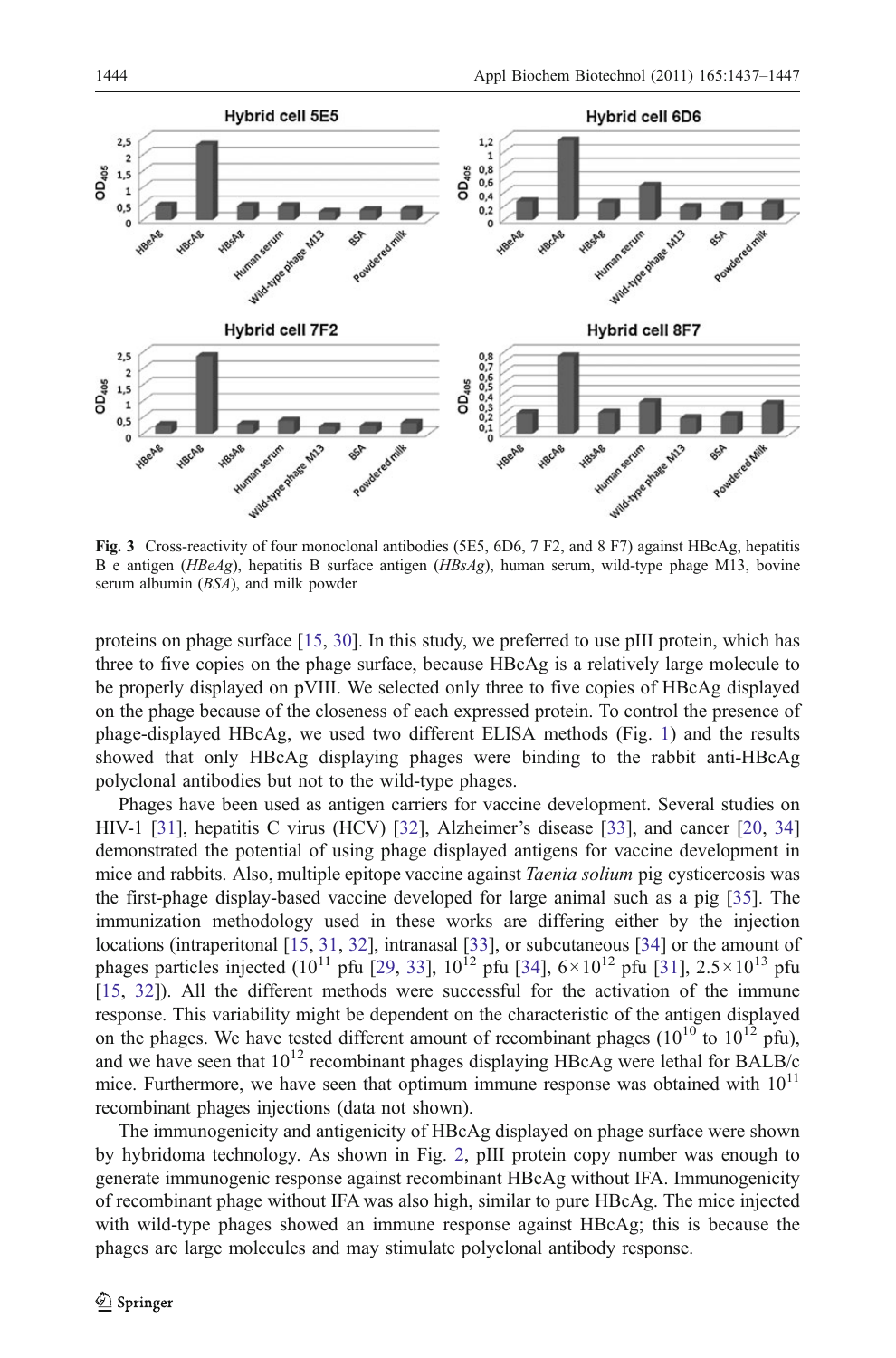<span id="page-8-0"></span>Antigenic parts of HBsAg, another HBV antigen, have been expressed on phage surface [[29](#page-9-0), [36](#page-10-0)]. To the best of our knowledge, this is the first study explaining the display of full length of an HBV antigen on phage surface. We expressed HBcAg on phage surface by cloning HBcAg gene into the minor coat protein gene of the phage, and the recombinant phage was shown to be highly immunogenic in mice, with the antibody response as good as that of commercial HBcAg. This result showed that M13 filamentous phage was a good carrier for recombinant HBcAg and induced generation of monoclonal antibodies specific for HBcAg.

Taken together, our results indicate that M13 phage is an efficient carrier for the cloning of full-length HBcAg, which was displayed efficiently on the phage and exhibited immunogenic activity. Most importantly, M13 phage would be an alternative choice to reduce the cost and time of the production and purification of HBV antigen for future applications.

#### Conclusions

Filamentous phages can display proteins and peptides on their surface, and they can also be carriers for immunogenic particles. To date, in several studies, a short length of a hepatitis B antigen has been expressed on phage surface. This is the first study reporting that fulllength viral proteins are displayed on M13 phage surface by fusion with the minor coat protein of the phage, and the recombinant phages can further be used for the development of monoclonal antibodies to the antigen displayed on the phage surface without using additional adjuvants.

Acknowledgments This work was supported by a grant from Tubitak (TUBITAK KAMAG-1007, Project no. 105G056). The authors wish to thank Aydin Bahar, Harun Kocaaga, and Sakir Sekmen for their excellent technical assistance and Dr. Esma Yolcu and Dr. Digdem Aktoprakligil Aksu for their comments on this paper.

#### References

- 1. Zanetti, A. R., Van Damme, P., & Shouval, D. (2008). The global impact of vaccination against hepatitis B: a historical overview. Vaccine, 26, 6266–6273.
- 2. Shepard, C. W., Simard, E. P., Finelli, L., Fiore, A. E., & Bell, B. P. (2006). Hepatitis B virus infection: epidemiology and vaccination. Epidemiological Reviews, 28, 112–125.
- 3. Schödel, F., Peterson, D., Zheng, J., Jones, J. E., Hughes, J. L., & Milich, D. R. (1993). Structure of hepatitis B virus core and e-antigen. A single precore amino acid prevents nucleocapsid assembly. Journal of Biological Chemistry, 268, 1332–1337.
- 4. Malik, A. H., & Lee, W. M. (2000). Chronic hepatitis B virus infection: treatment strategies for the next millennium. Annals of Internal Medicines, 132, 723–731.
- 5. Watelet, B., Quibriac, M., Rolland, D., Gervasi, G., Gauthier, M., Jolivet, M., et al. (2002). Characterization and diagnostic potential of hepatitis B virus nucleocapsid expressed in E. coli and P. pastoris. Journal of Virological Methods, 99, 99–114.
- 6. Li, Z. X., Hong, G. Q., Hu, B., Liang, M. J., Xu, J., & Li, L. (2007). Suitability of yeast- and Escherichia coli-expressed hepatitis B virus core antigen derivatives for detection of anti-HBc antibodies in human sera. Protein Expression and Purification, 56, 293-300.
- 7. Katchaki, J. N., Siem, T. H., Brouwer, R., Brandt, K. H., & van der Waart, M. (1980). Detection and significance of anti-HBc in the blood bank: preliminary results of a controlled prospective study. Journal of Virological Methods, 2, 119–125.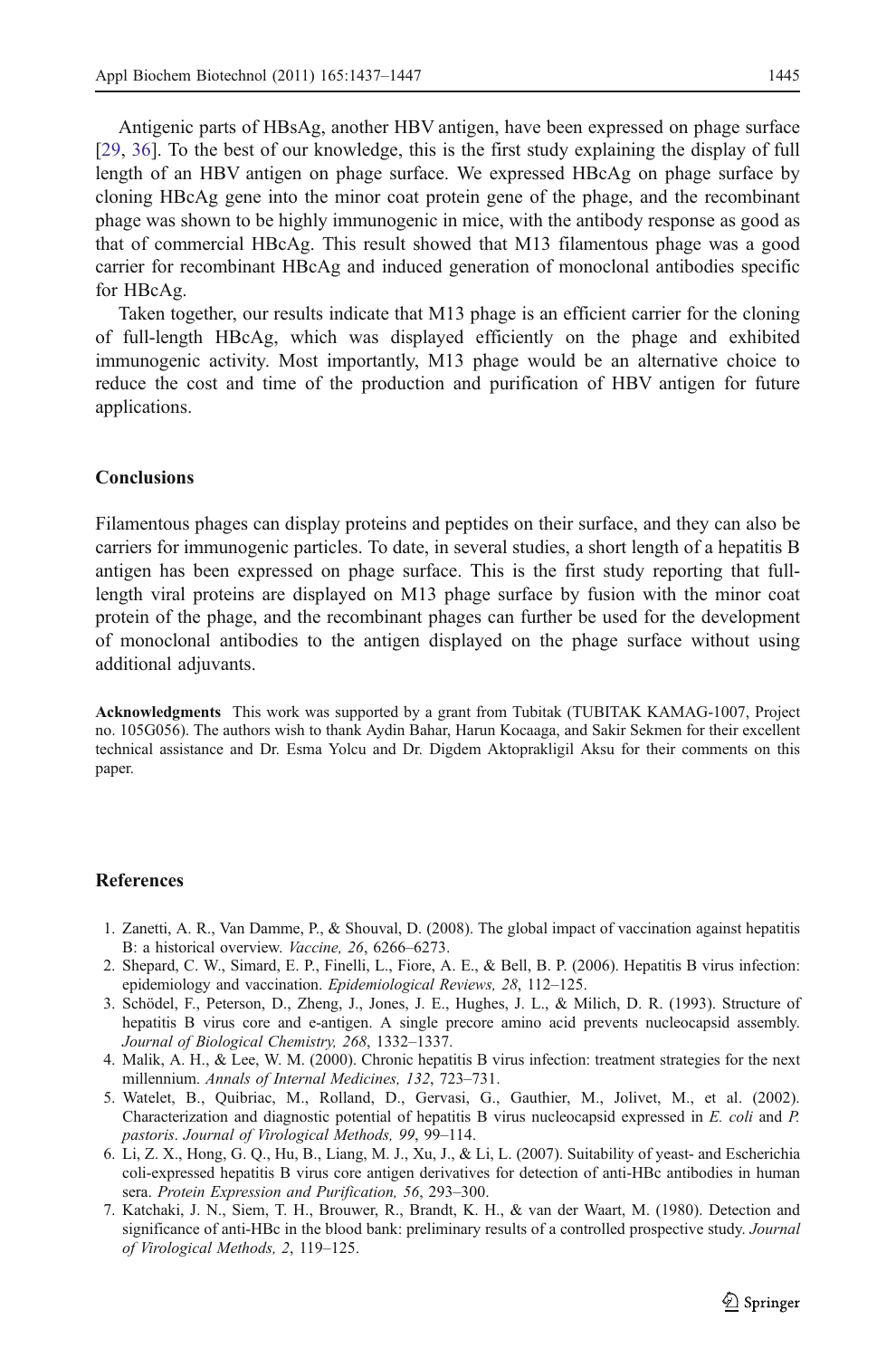- <span id="page-9-0"></span>8. Hlozánek, I., Korec, E., Dostálová, V., Stará, J., König, J., Bichko, V. V., et al. (1987). Monoclonal antibodies against genetically manipulated hepatitis B core antigen. Folia Biologica (Praha), 33, 295– 300.
- 9. Ueno, Y., Kobayashi, K., Suzuki, H., Yamamoto, T., & Toyota, T. (1990). Production of monoclonal antibodies against recombinant HBcAg. Tohoku Journal of Experimental Medicine, 161, 253–255.
- 10. Tedder, R. S., Guarascio, P., Yao, J. L., Lord, R. B., & Eddleston, A. L. (1983). Production of monoclonal antibodies to hepatitis B surface and core antigens, and use in the detection of viral antigens in liver biopsies. Journal of Hygeine (London), 90, 135–142.
- 11. Smith, G. P. (1985). Filamentous fusion phage: novel expression vectors that display cloned antigens on the virion surface. Science, 228, 1315–1317.
- 12. Vidová, B., Godány, A., & Šturdík, E. (2008). Phage display a tool for detection and prevention against pathogens. Nova Biotechnologica, 8, 23–33.
- 13. Paschke, M. (2006). Phage display systems and their applications. Applied Microbiology Biotechnology, 70, 2–11.
- 14. Erdag, B., Balcioglu, K. B., Kumbasar, A., Celikbicak, O., Zeder-Lutz, G., Altschuh, D., et al. (2007). Novel short peptides isolated from phage display library inhibit vascular endothelial growth factor activity. Molecular Biotechnology, 35, 51–63.
- 15. Meola, A., Delmastro, P., Monaci, P., Luzzago, A., Nicosia, A., Felici, F., et al. (1995). Derivation of vaccines from mimotopes. Immunologic properties of human hepatitis B virus surface antigen mimotopes displayed on filamentous phage. Journal of Immunology, 154, 3162–3172.
- 16. Menendez, T., De Haz, I., Delgado, M., Garay, H., Martin, A., & Vispo, N. S. (2001). Immunisation with phage-displayed variable region 2 from meningococcal PorA outer membrane protein induces bactericidal antibodies against Neisseria meningitidis. Immunological Letters, 78, 143–148.
- 17. Wang, L. F., & Yu, M. (2004). Epitope identification and discovery using phage display libraries: applications in vaccine development and diagnostics. Current Drug Targets, 5, 1–15.
- 18. Irving, M. B., Pan, O., & Scott, J. K. (2001). Random-peptide libraries and antigen-fragment libraries for epitope mapping and the development of vaccines and diagnostics. Current Opinion in Chemical Biology, 5, 314–324.
- 19. De la Cruz, V. F., Lal, A. A., & McCutchan, T. F. (1988). Immunogenicity and epitope mapping of foreign sequences via genetically engineered filamentous phage. Journal of Biological Chemistry, 263, 4318–4322.
- 20. Fang, J., Wang, G., Yang, Q., Song, J., Wang, Y., & Wang, L. (2005). The potential of phage display virions expressing malignant tumor specific antigen MAGE-A1 epitope in murine model. Vaccine, 23, 4860–4866.
- 21. Solomon, B. (2007). Active immunization against Alzheimer's beta-amyloid peptide using phage display technology. Vaccine, 25, 3053–3056.
- 22. Sambrook, J., Fritsch, E. F., & Maniatis, T. (1989). *Molecular cloning*: a laboratory manual (2nd ed., Vol. 1, pp. 1.82–1.84). Plainview, New York: Cold Spring Harbor Laboratory Press.
- 23. Galfre, G., & Milstein, C. (1981). Preparation of monoclonal antibodies: strategies and procedures. Methods in Enzymology, 73, 3–46.
- 24. Willis, A. E., Perham, R. N., & Wraith, D. (1993). Immunological properties of foreign peptides in multiple display on a filamentous bacteriophage. Gene, 128, 79–83.
- 25. Grabowska, A. M., Jennings, R., Laing, P., Darsley, M., Jameson, C. L., Swift, L., et al. (2000). Immunisation with phage displaying peptides representing single epitopes of the glycoprotein G can give rise to partial protective immunity to HSV-2. Virology, 269, 47–53.
- 26. Eriksson, F., Tsagozis, P., Lundberg, K., Parsa, R., Mangsbo, S. M., Persson, M. A., et al. (2009). Tumorspecific bacteriophages induce tumor destruction through activation of tumor-associated macrophages. Journal of Immunology, 182, 3105–3111.
- 27. Van Houten, N. E., Zwick, M. B., Menendez, A., & Scott, J. K. (2006). Filamentous phage as an immunogenic carrier to elicit focused antibody responses against a synthetic peptide. Vaccine, 24, 4188– 4200.
- 28. Minenkova, O. O., Ilyichev, A. A., Kishchenko, G. P., & Petrenko, V. A. (1993). Design of specific immunogens using filamentous phage as the carrier. Gene, 128, 85–88.
- 29. Tan, G. H., Yusoff, K., Seow, H. F., & Tan, W. S. (2005). Antigenicity and immunogenicity of the immunodominant region of hepatitis B surface antigen displayed on bacteriophage T7. Journal of Medical Virology, 77, 475–480.
- 30. Wan, Y., Wu, Y., Bian, J., Wang, X. Z., Zhou, W., Jia, Z. C., et al. (2001). Induction of hepatitis B virusspecific cytotoxic T lymphocytes response in vivo by filamentous phage display vaccine. Vaccine, 19, 2918–2923.